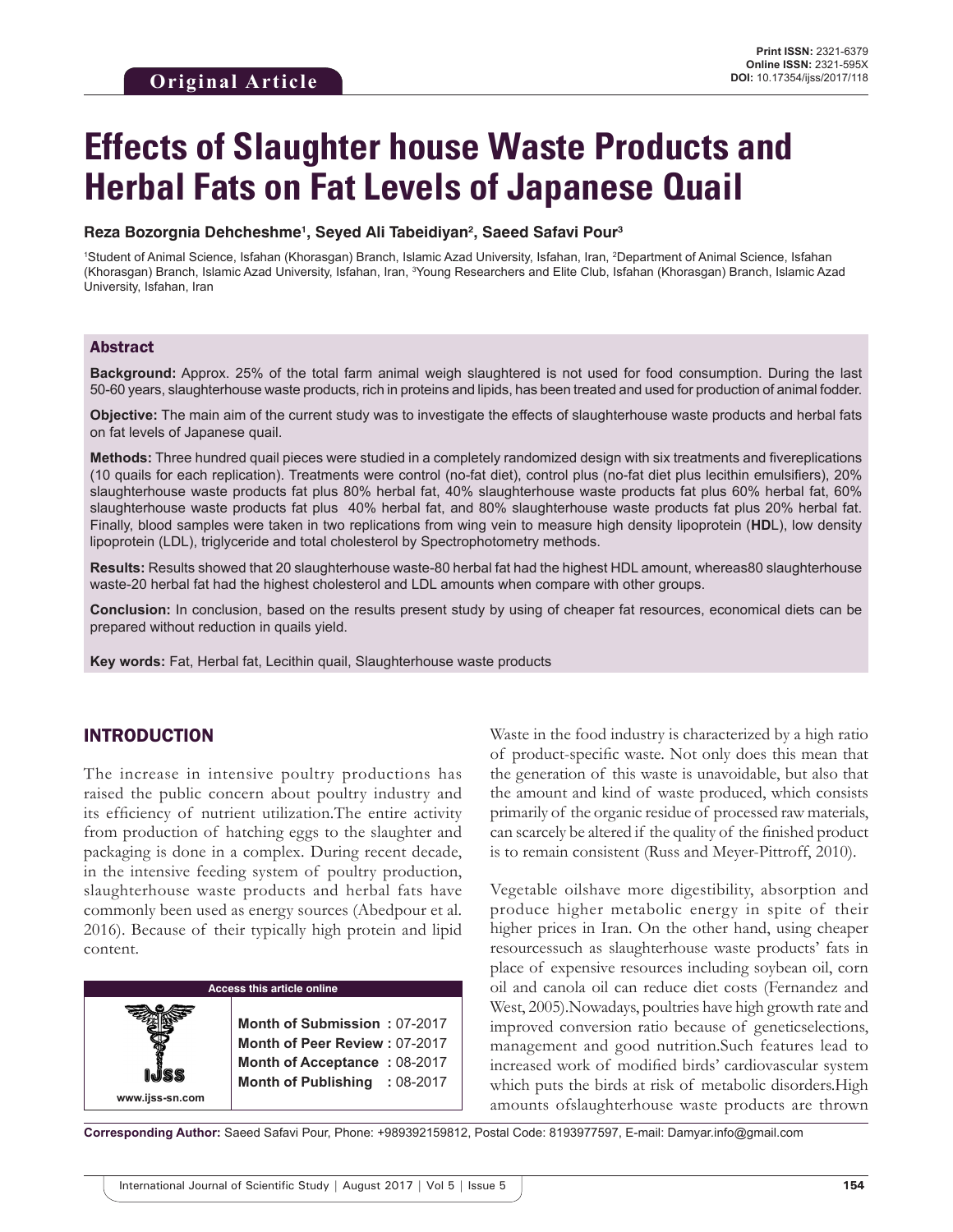away annually which can be a considerable fat resource for poultry diet by appropriate processing.

The utilization and disposal of product-specific waste is difficult, due to its inadequate biological stability, potentially pathogenic nature, high water content, potential for rapid autoxidation, and high level of enzymatic activity (Russ and Meyer-Pittroff, 2010). On the other hand, processing these waste products is a brand new industry in Iran which needs institutional cooperation, including breeders of livestock and poultry. Lecithin has been used lately in diets as an emulsifier. This is an energizer material which prevents cholesterol accumulation in body. Therefore, adding lecithin emulsifier to diet can improve fat digestibility in quail chickens (Veldkamp and Bosch, 2015).

The main aim of the current study was to investigate the effects of slaughterhouse waste products and herbal fats on fat levels of Japanese quail.

## MATERIALS AND METHODS

The experiment was carried out in 2016 summer in a 10'000 quail housethat this farm located in Isfahan**province (**32°39'N and 51°43'E**).**Three hundred quail pieces were studied in a completely randomized design with six treatments and five replications (10 quails for each replication). Treatments were control (no-fat diet), control plus (no-fat diet plus lecithin emulsifiers), 20% slaughterhouse waste products fat plus 80% herbal fat, 40% slaughterhouse waste products fat plus 60% herbal fat, 60% slaughterhouse waste products fat plus 40% herbal fat, and 80% slaughterhouse waste products fat plus 20% herbal fat. Fat level was 3% in all fat having diets. Herbal fats were bought from A'alaRoghanSepahan Company. This fat which was obtained from industrial slaughter houses was used in this study for first time as fat for poultry feed Instead of edible oil such as soybean (Table 1). Diet was prepared by UFFDA software according to national researches association recommendation, separately for beginning and terminal stages. Finally, blood samples were taken in two replications from wing vein to measure high density lipoprotein (HDL), low density lipoprotein (LDL), triglyceride and total cholesterol by Spectrophotometry methods.

#### **Statistical Analysis**

Statistical analyses of the data were done with SAS software (2003) in a completely randomized design. Means were compared using LSD test. Significance between means was tested using Duncan's multiple range tests. Statistical significance was defined as P<0.05.

Statistical model of this study was:

$$
Y_{\vec{i}j} = \mu + \alpha_{\vec{j}kl} + e_{\vec{i}jkl}
$$

Which

 $Y_i$  = The amount of each observation  $\mu$  = population average  $\alpha_{\text{int}}$  = treatments effects  $e_{ikl} =$  Experimental error effect

## RESULTS AND DISCUSSION

The values concerning blood parameters are presented in Table 2. Results showed that he highest HDL amount was obtained from third treatment (20-80SH) which was different from other treatments significantly ( $p$ <0.05). The lowest HDL amount was obtained from sixth treatment (80-20SH) which was also different from other treatments significantly ( $p$ <0.05). Sixth treatment produced the highest LDL amount which was significantly  $(p<0.05)$  different from other treatments and third treatment had the lowest LDL amount.Cholesterol amount of sixth treatment (80-20 SH) was higher than other treatments significantly  $(p<0.05)$  whereas the lowestcholesterol amount was obtained from first treatment (control group). Fourth treatment (40-60SH) showed the highest triglyceride amount which was statistically different from other treatments (p<0.05) but first and second treatments (control and control plus emulsifier) had the lowest triglycerides.

Some studies have reported that increased excretion of bile acids from the intestine makes liver cells to convert morecholesterol to these acids to replace them.Therefore, liver

**Table 1: Composition and nutrient content of** 

| starter and grower                           |      |                                      |  |  |  |
|----------------------------------------------|------|--------------------------------------|--|--|--|
| <b>Item</b>                                  |      | Starter (1-3 week) Grower (4-5 week) |  |  |  |
| Ingredient %                                 |      |                                      |  |  |  |
| Corn                                         | 46.3 | 50.1                                 |  |  |  |
| Soya bean meal                               | 45.2 | 39.8                                 |  |  |  |
| Fish powder                                  | 5.5  | 3                                    |  |  |  |
| Wheat bran                                   |      | 3.8                                  |  |  |  |
| Oil                                          | 3    | 3                                    |  |  |  |
| D-L Methionine 99%                           | 0.1  | 0.1                                  |  |  |  |
| Lysine                                       | 0.05 | 0.05                                 |  |  |  |
| Salt                                         | 0.2  | 0.2                                  |  |  |  |
| Vitamin and mineral<br>premix <sup>1</sup>   | 0.25 | 0.25                                 |  |  |  |
| Mineral                                      | 0.25 | 0.25                                 |  |  |  |
| Oyster powder                                | 1.5  | 1.7                                  |  |  |  |
| Nutrient value                               |      |                                      |  |  |  |
| Metabolisable energy <sup>2</sup> ,<br>MJ/kg | 2800 | 2800                                 |  |  |  |
| Crude protein <sup>3</sup> , $%$             | 27   | 24                                   |  |  |  |
| Calcium <sup>3</sup> , %                     | 1.2  | 1.1                                  |  |  |  |
| Available phosphorus <sup>2</sup> , %        | 0.48 | 0.47                                 |  |  |  |
| Methionine+cystine <sup>3</sup> , %          | 0.92 | 0.83                                 |  |  |  |
| Lysine $3, \%$                               | 1.7  | 1.5                                  |  |  |  |

Premix provided per 1 kg compound feed: vitamin A - 9000 IU, vitamin D3 - 2000 IU, vitamin E-1800 IU, 4 mg, K3-0.015 mg, B12-0.15 mg, biotin - 1mg, 0.14 mg, folic acid – 30 mg, Niacin – 25 mg, Ca‑panthotenate – 2.9 mg, pyridoxine – 6.6 mg, riboflavin – 1.8 mg, thiamine. Mn – 100 mg, Fe – 50 mg, Zn – 100 mg, Cu – 10 mg, I - 1 mg, Se - 0.2 mg, <sup>2</sup>Calculated analysis; <sup>3</sup>Proximate analysis